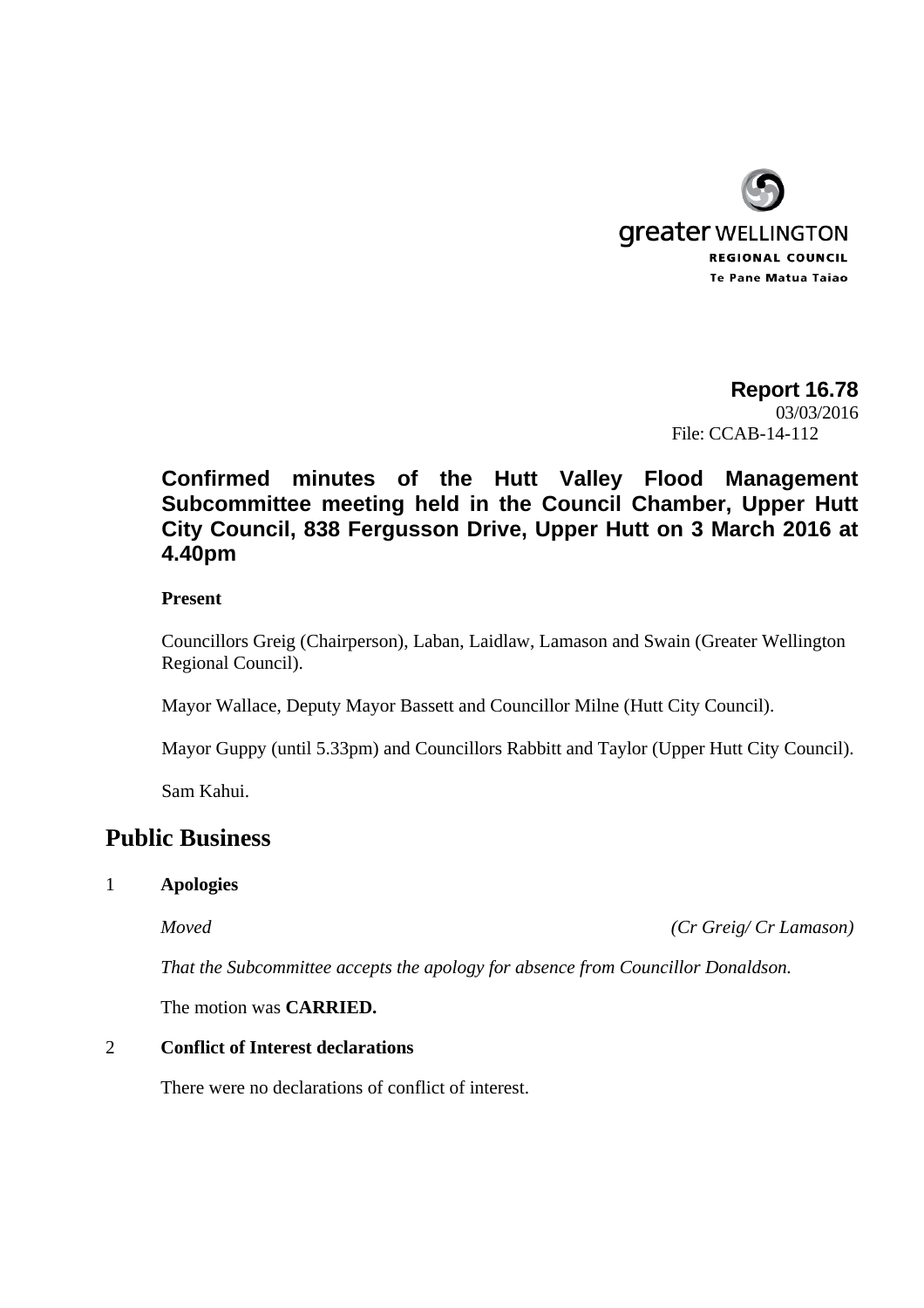#### 3 **Public Participation**

There was no public participation.

### 4 **Confirmation of the minutes of 26 November 2015**

*Moved (Cr Taylor/ Cr Rabbitt)* 

*That the Subcommittee confirms the minutes of 26 November 2015, Report 15.597.* 

The motion was **CARRIED.** 

## 5 **Hutt River City Centre Upgrade Project – Preliminary Integrated Design**

**Report 16.24 File: CCAB-14-109** 

Graeme Campbell, Manager Flood Protection, GWRC, introduced the report. Marc Baily, Partner, Boffa Miskell, spoke on the preliminary design and planning process. Jozsef Bognar, Director, Jigsaw Properties, outlined the property acquisition strategy and actions. Stephen Heath, Team Leader Communications, GWRC, provided a consultation and communications overview. Michael Siazon, Project Manager – SH2 Melling Improvements, NZTA, provided an update on progress with the Melling Gateway business case.

Mayor Guppy left the meeting at 5.33pm, during the consideration of this item of business.

*Moved (Cr Taylor/ Deputy Mayor Bassett)* 

*That the Subcommittee:* 

- *1. Receives the report.*
- *2. Notes the content of the report.*
- *3. Notes the communciation plan for the preliminary design phase of the project.*
- *4. Endorses the scope for the preparation for the preliminary design, costing and implementation timelines for the preferred option.*

The motion was **CARRIED.** 

**Noted:** The Committee emphasised the importance of effective communications on the project, including for those persons in areas adjacent to the project.